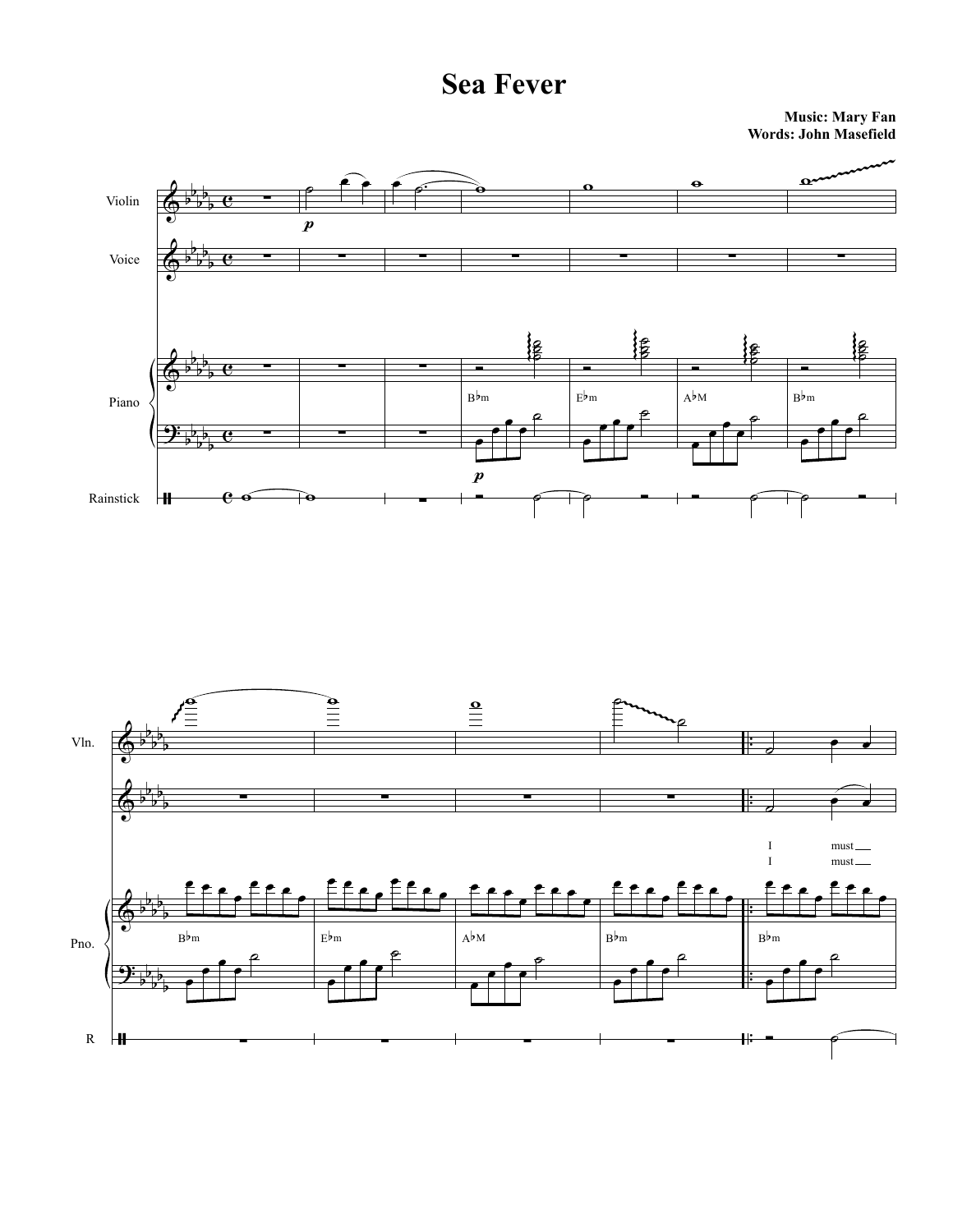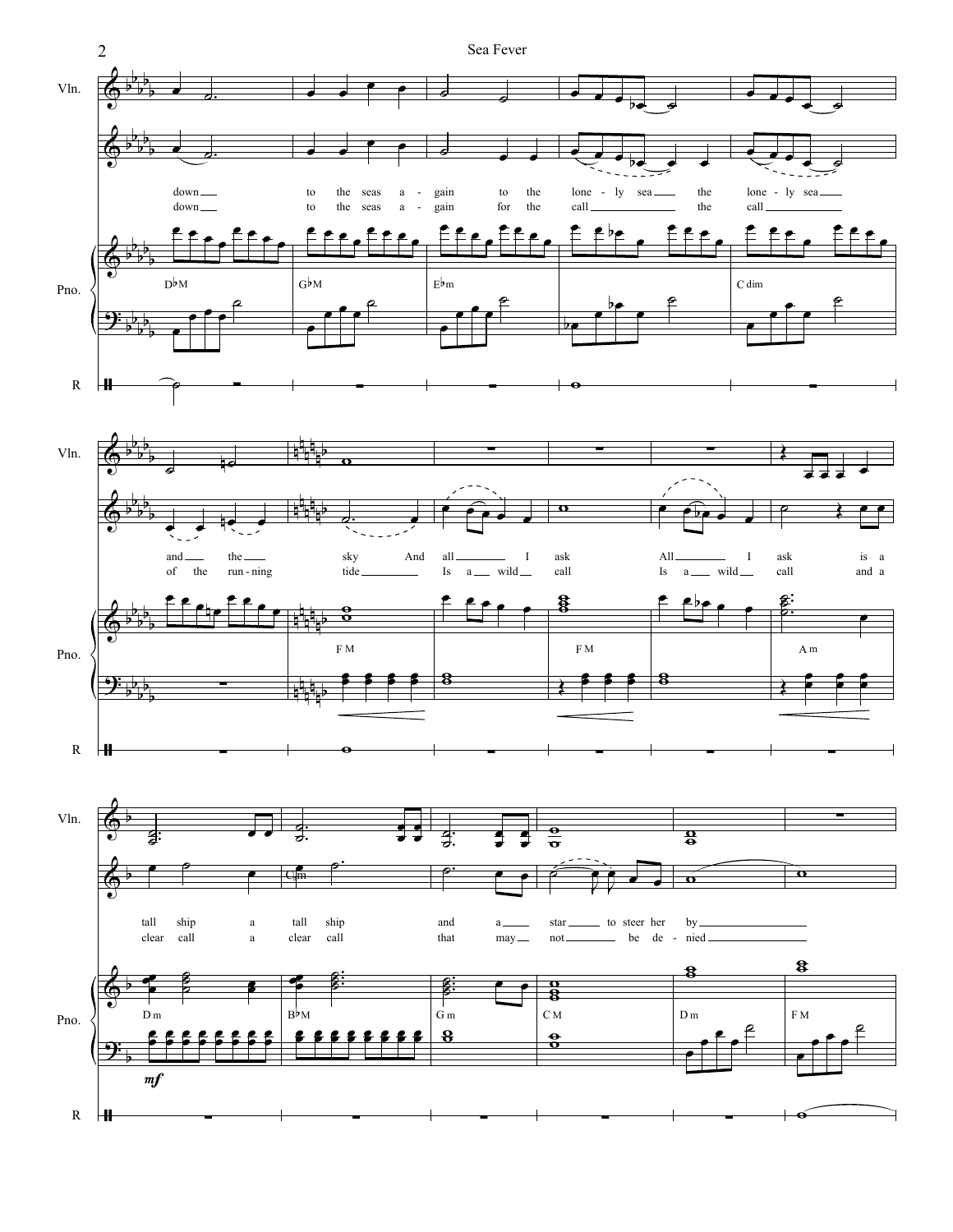

 $\mathfrak{Z}$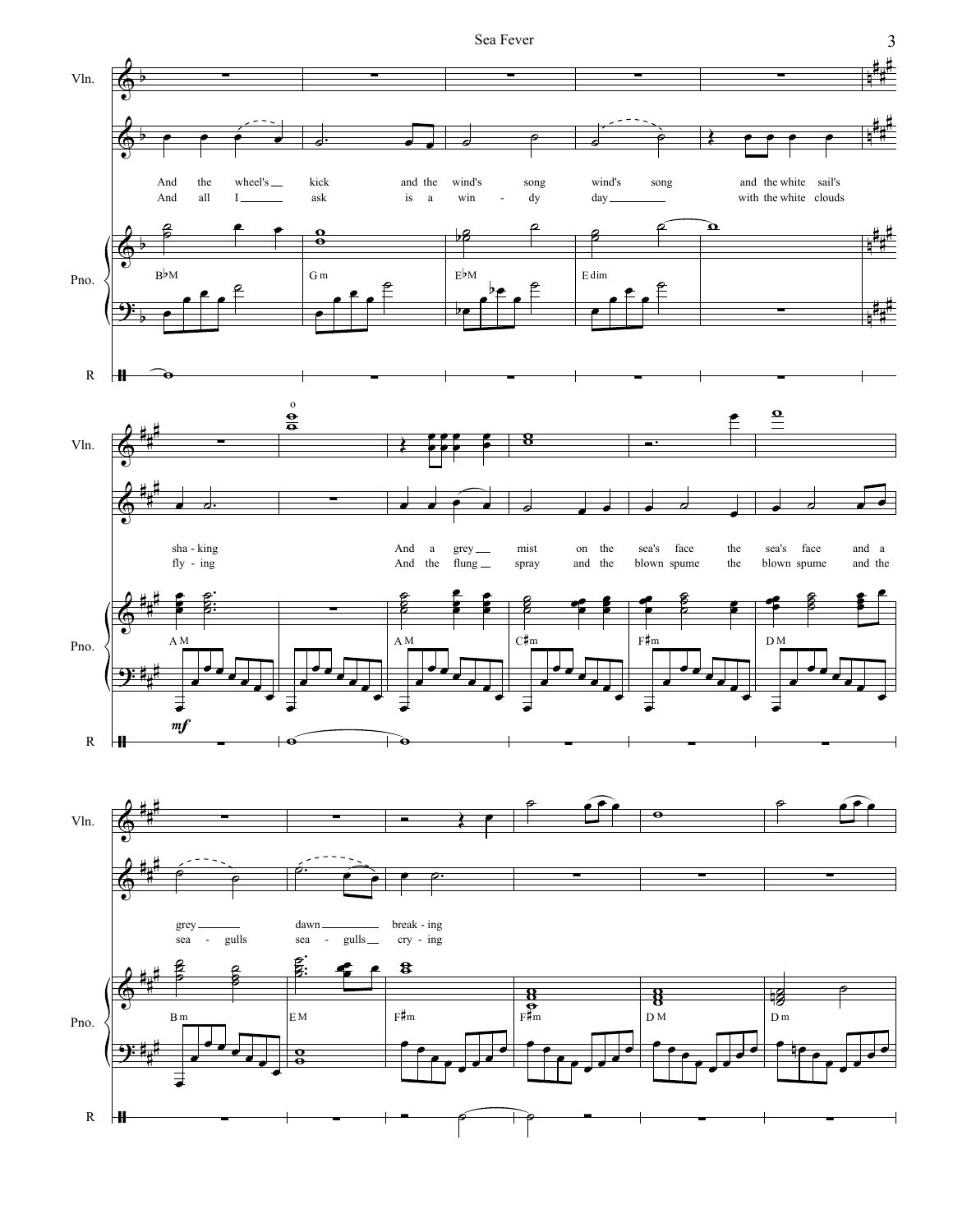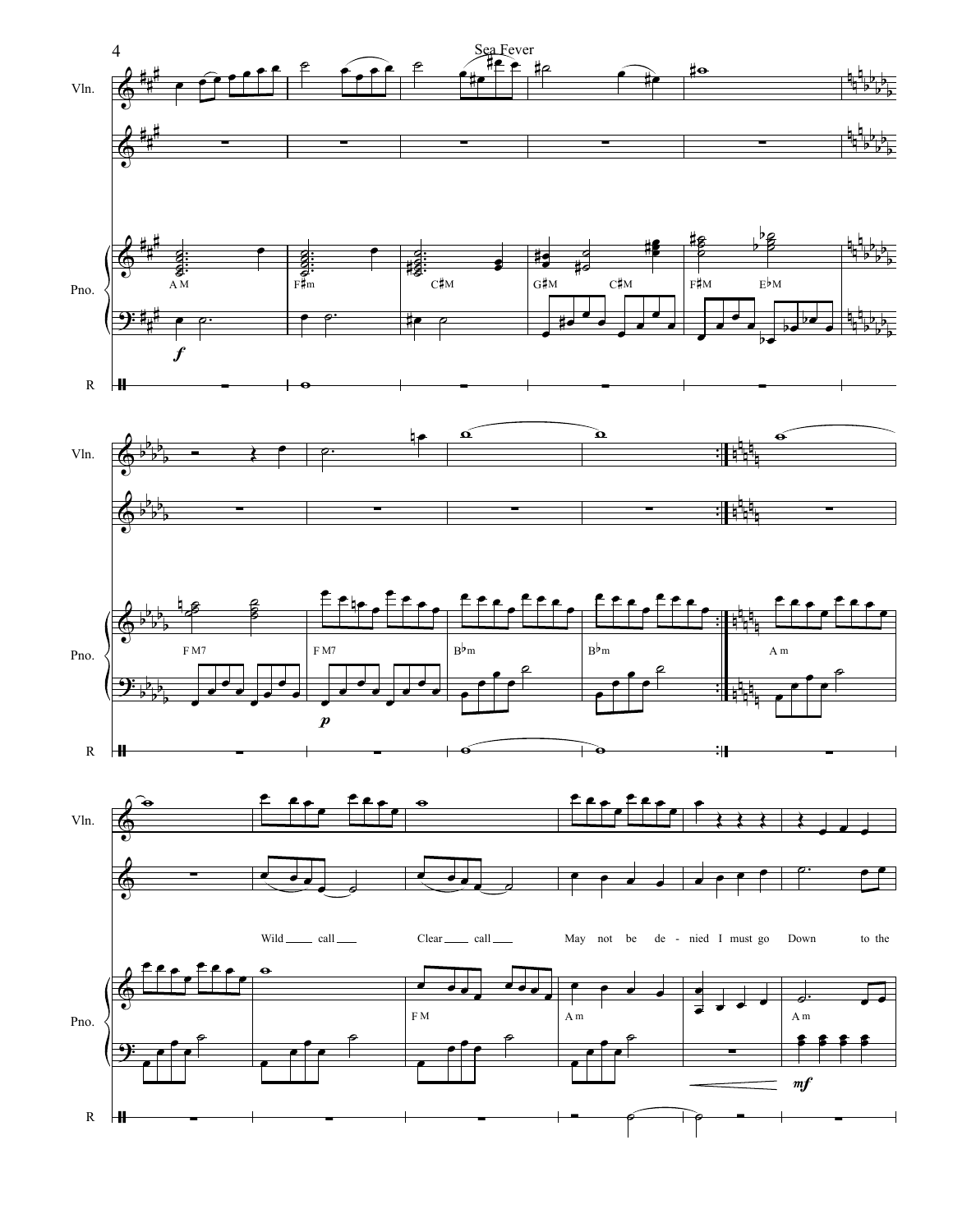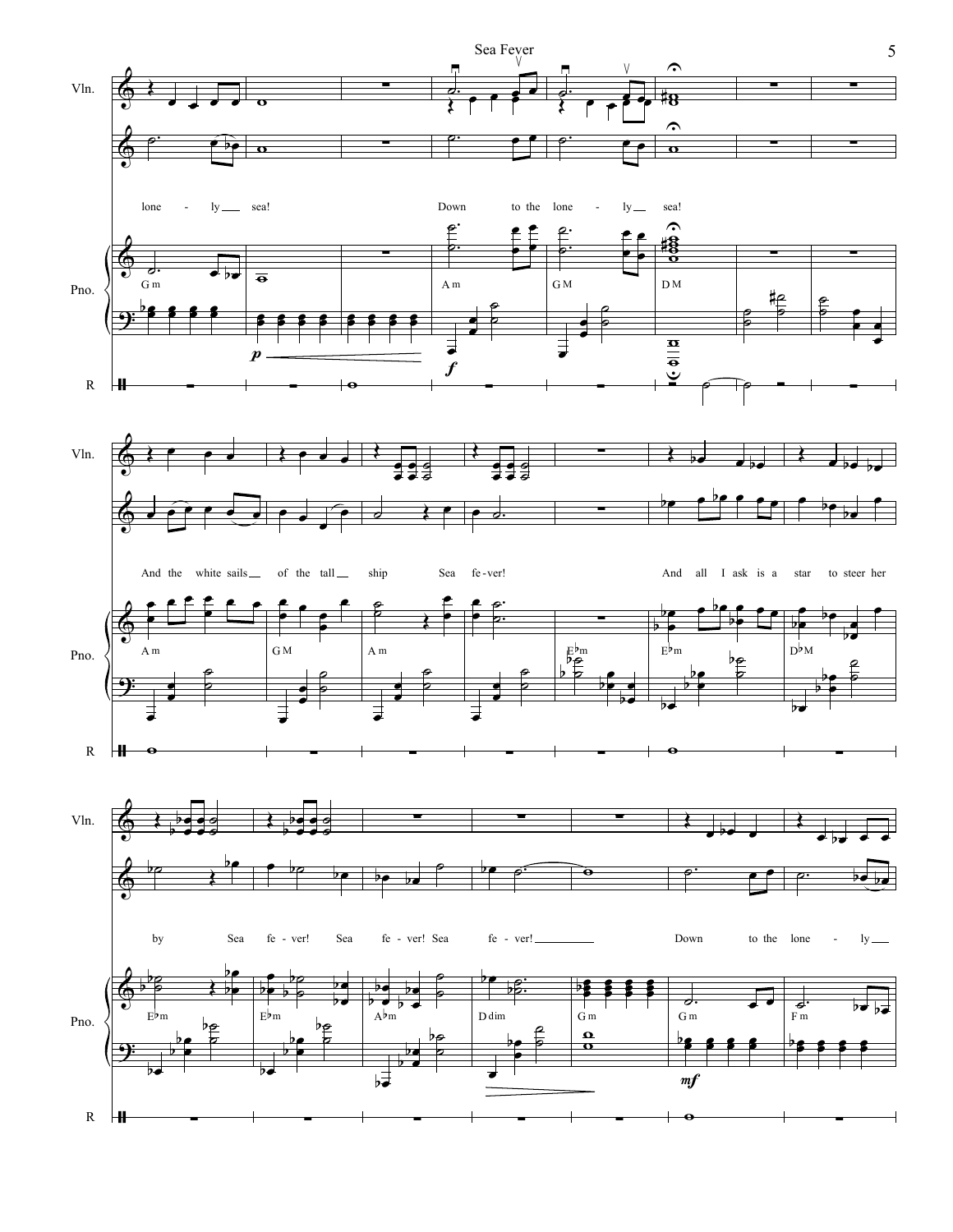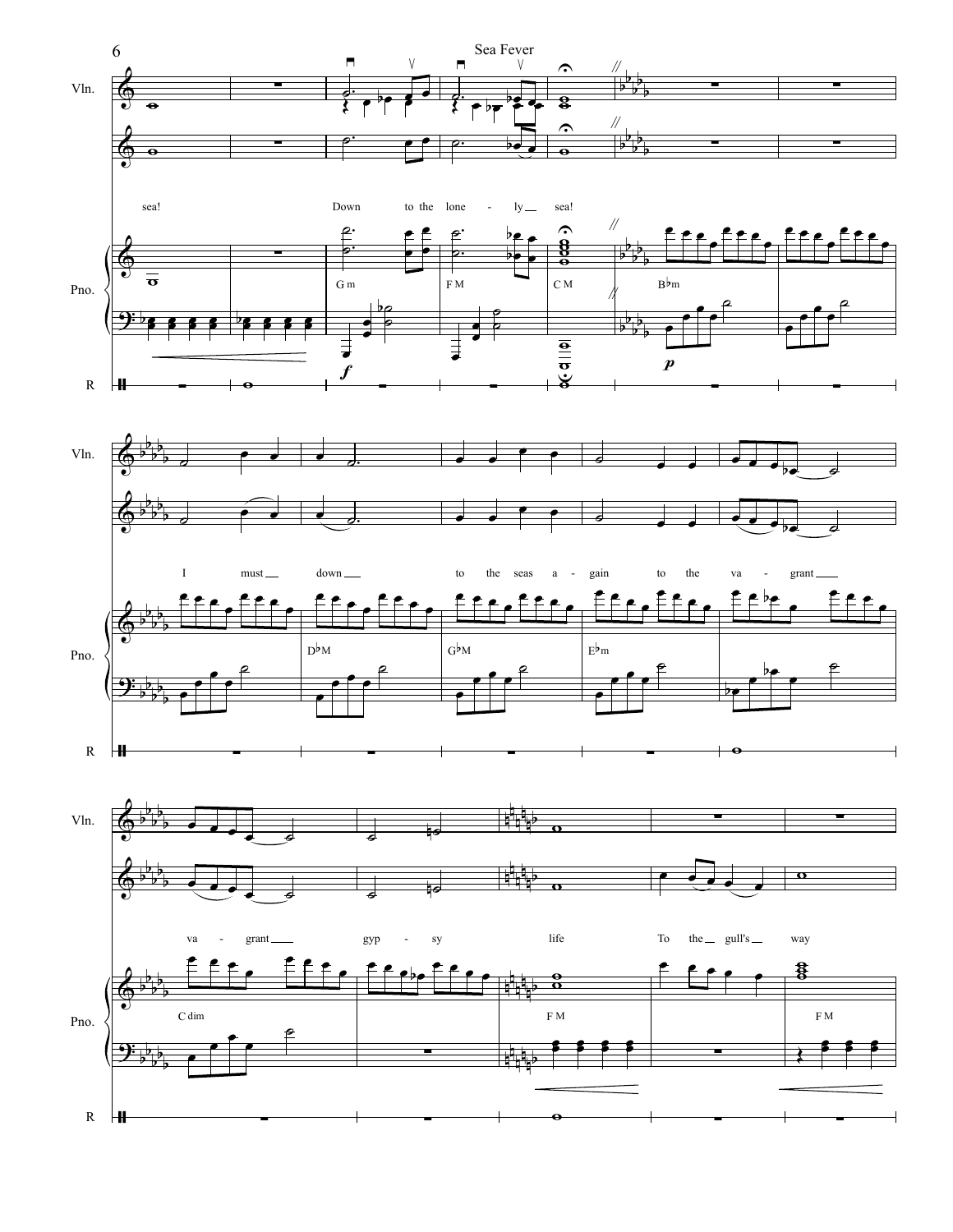